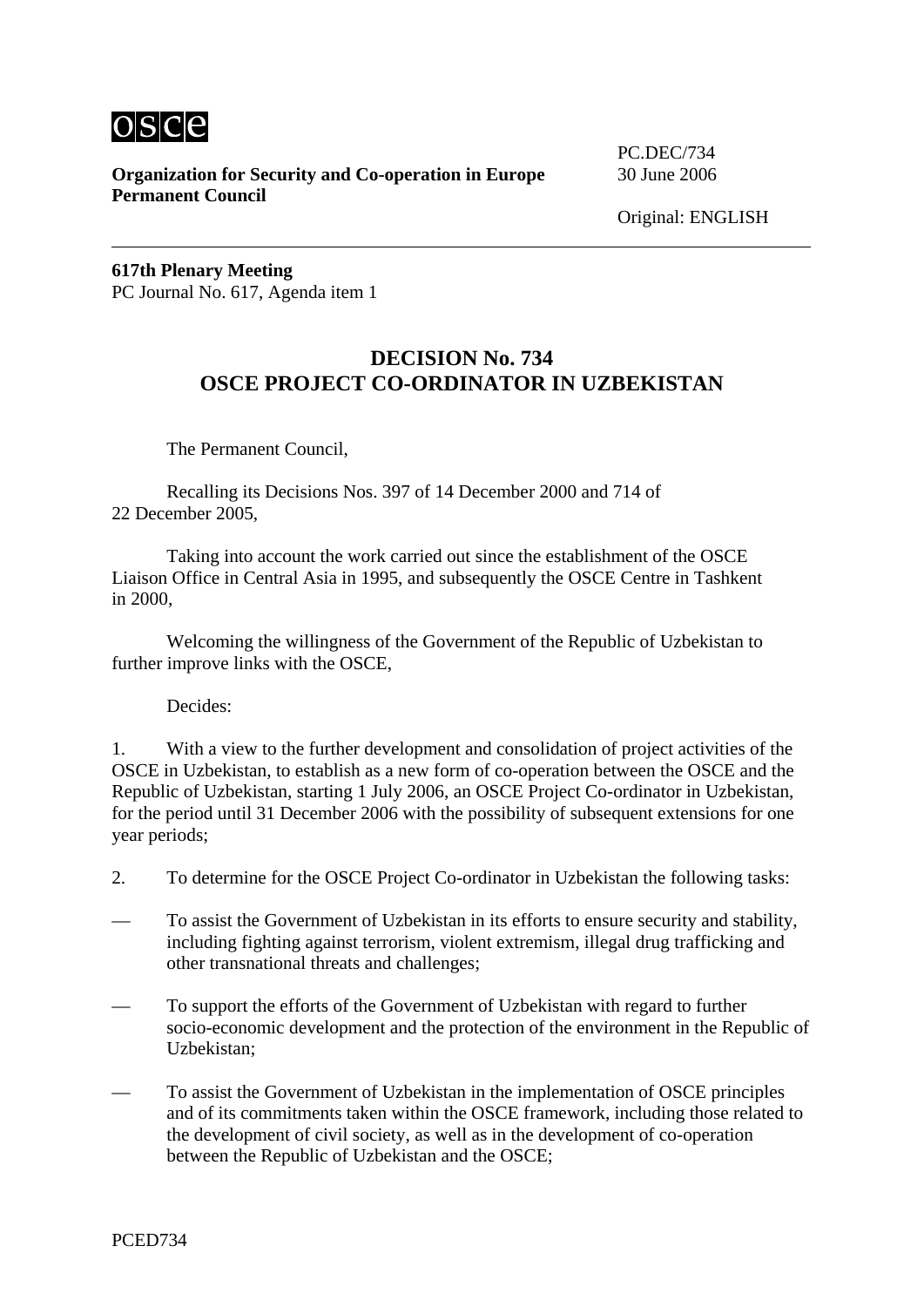Further decides that:

3. The activities of the OSCE Project Co-ordinator in Uzbekistan are conducted on the basis of strong mutual understanding and are carried out on the basis of a jointly developed annual plan of programmes and projects, aimed at the performance of the above-mentioned tasks. All programmes and projects, including those that are financed from extra-budgetary sources, are realized in close co-operation and consultations with the Government of Uzbekistan. The OSCE Project Co-ordinator in Uzbekistan will perform its tasks and carry out its activities in a transparent manner in full respect of the laws and regulations of the host State;

4. The OSCE Project Co-ordinator in Uzbekistan ensures the full transparency of the expenditure of financial resources, including extra-budgetary ones. It submits to the host State the financial reports according to a time schedule to be agreed upon with the Ministry of Foreign Affairs of the Republic of Uzbekistan;

5. The appointment of the OSCE Project Co-ordinator in Uzbekistan is carried out while taking the fullest account of the results of consultations with the Government of Uzbekistan;

6. The OSCE Project Co-ordinator in Uzbekistan informs the Permanent Council on a regular basis on the implementation of the current mandate and on the activities of his office. The content of the reports by the Co-ordinator are shared beforehand with the Government of Uzbekistan in order to give an opportunity for comments;

7. The organizational modalities of the activities of the OSCE Project Co-ordinator in Uzbekistan and his office are specified in a new separate Memorandum, which is to be signed by 15 July 2006. The appointment of his staff is carried out in accordance with OSCE rules and regulations;

8. Financial expenses connected with the activity of the OSCE Project Co-ordinator in Uzbekistan shall, until 31 December 2006, be covered from the budgetary means of the OSCE and from extra-budgetary contributions, allocated to the OSCE Centre in Tashkent for 2006.